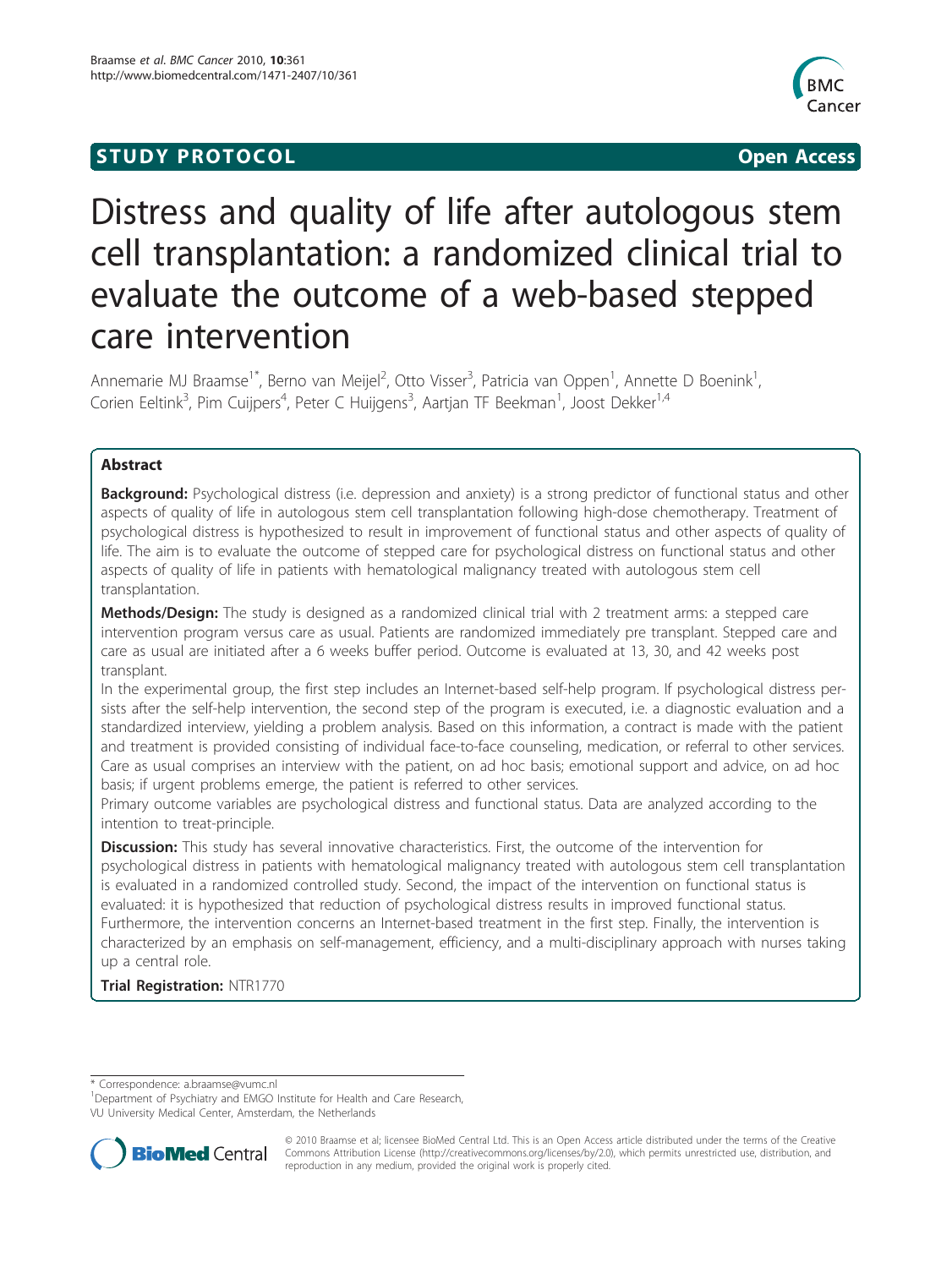#### Background

#### Psychological distress as risk factor for impaired quality of life

Autologous stem cell transplantation (auto-SCT) following high-dose chemotherapy is acknowledged as one of the most stressful treatments in anti-cancer therapy. Previous research documented strong decreases of health-related quality of life during and directly after auto-SCT, with gradual improvement during the first year of follow up [\[1](#page-7-0)]. Three to five years after transplantation, most patients report a good health-related quality of life. However, when compared to age- and genderstandardized values of the general population, their health-related quality of life is still decreased [[1\]](#page-7-0), in particular with respect to functional status, symptoms, social function, and other aspects of quality of life.

Psychological distress has shown to be the strongest predictor of health-related quality of life apart from relapse in cancer patients following auto-SCT [[2](#page-7-0)-[5](#page-7-0)]. Distress is generally defined as 'a multi-determined unpleasant emotional experience of a psychological (cognitive, behavioral, emotional), social, and/or spiritual nature that may interfere with the ability to cope effectively with cancer, its physical symptoms and its treatment. Distress extends along a continuum, ranging from common feelings of vulnerability, sadness and fears to problems that may become disabling, such as depression, anxiety, panic, social isolation, and spiritual crisis' [\[6](#page-7-0)]. Previous research has mainly focused on depression and anxiety as indicators of psychological distress. Approximately 26-36% of patients reports moderate to severe depressive symptoms during the first year post transplant [[7,8\]](#page-7-0), 18% of patients endorses moderate to severe anxiety within the first 100 days after transplantation [[8\]](#page-7-0).

Patients who suffer from depression before stem cell transplantation, are more likely to have impaired functional status post transplant [[2](#page-7-0)]. Furthermore, the presence of depression and anxiety during the acute phase of transplantation predicts functional status, social function and generic quality of life after transplantation [\[3](#page-7-0)]. Similar results have been reported in other studies [\[4,5](#page-7-0)]. With respect to depression, some previous studies reported that depression predicts survival after auto-SCT [[9](#page-7-0)-[11](#page-7-0)]. However, the influence of depression on survival in cancer patients is under considerable debate, as no univocal evidence supports this relationship [\[12\]](#page-7-0).

From the existing literature we may conclude that psychological distress, specifically depression and anxiety, are predictors of functional status and other aspects of quality of life in patients treated with auto-SCT.

#### Treatment of psychological distress

The findings on psychological distress being a prognostic determinant of health-related quality of life provide a strong empirical basis for an intervention focusing on treatment of psychological distress in auto-SCT. Treating psychological distress is expected to substantially improve functional status and other aspects of healthrelated quality of life following auto-SCT.

Problem solving treatment is an effective intervention for reducing psychological distress and improving quality of life in cancer survivors [[13-15](#page-7-0)]. Problem solving treatment does not aim to directly solve patients' problems; instead, it aims to strengthen the self-management skills of patients to solve present and future problems. Patients learn to regain control of their problems and life by (a) prioritizing problems which matter most to them and which in principle can be solved; (b) analyzing the problem and generating alternative solutions; (c) selecting methods for solution and implementing them; and (d) evaluating the results and preparing for the future. The improvement of self-management skills helps patients to adjust to the limitations caused by their disease and to improve their quality of life, to manage their own lives and give direction to the care they receive [\[16](#page-7-0)]. Patients receiving auto-SCT may therefore highly profit from improved self-management skills.

In delivering treatment for psychological distress, the stepped care approach has been strongly advocated [[17-19\]](#page-7-0). In this approach, patients start with the least intensive treatment that is most likely to work, with more intensive and costly interventions reserved for those insufficiently helped by the initial intervention. Stepped care attempts to maximize the effectiveness and efficiency of decisions about allocation of resources in therapy. Promising results of this approach have been documented [\[18\]](#page-7-0).

In the present study, treatment for psychological distress, applying the stepped care approach, will be offered to patients receiving auto-SCT for the treatment of a hematological malignancy. Patients will receive auto-SCT for relapsed disease or upfront. All patients will be pretreated with (immuno-)chemotherapy. The transplant related mortality of auto-SCT is low (<5%). Relapsed disease occurs between 5 and 50% of the patients, depending on their disease.

The aim of this study is to evaluate the outcome of stepped care for psychological distress on functional status and other aspects of quality of life in patients with hematological malignancy treated with auto-SCT. It is hypothesized that stepped care results in improvement of psychological distress, and thereby in improvement of functional status and other aspects of quality of life (see figure [1](#page-2-0)).

# Methods/Design

#### Design

The study is designed as a clinical trial with a random allocation of patients into two alternative treatment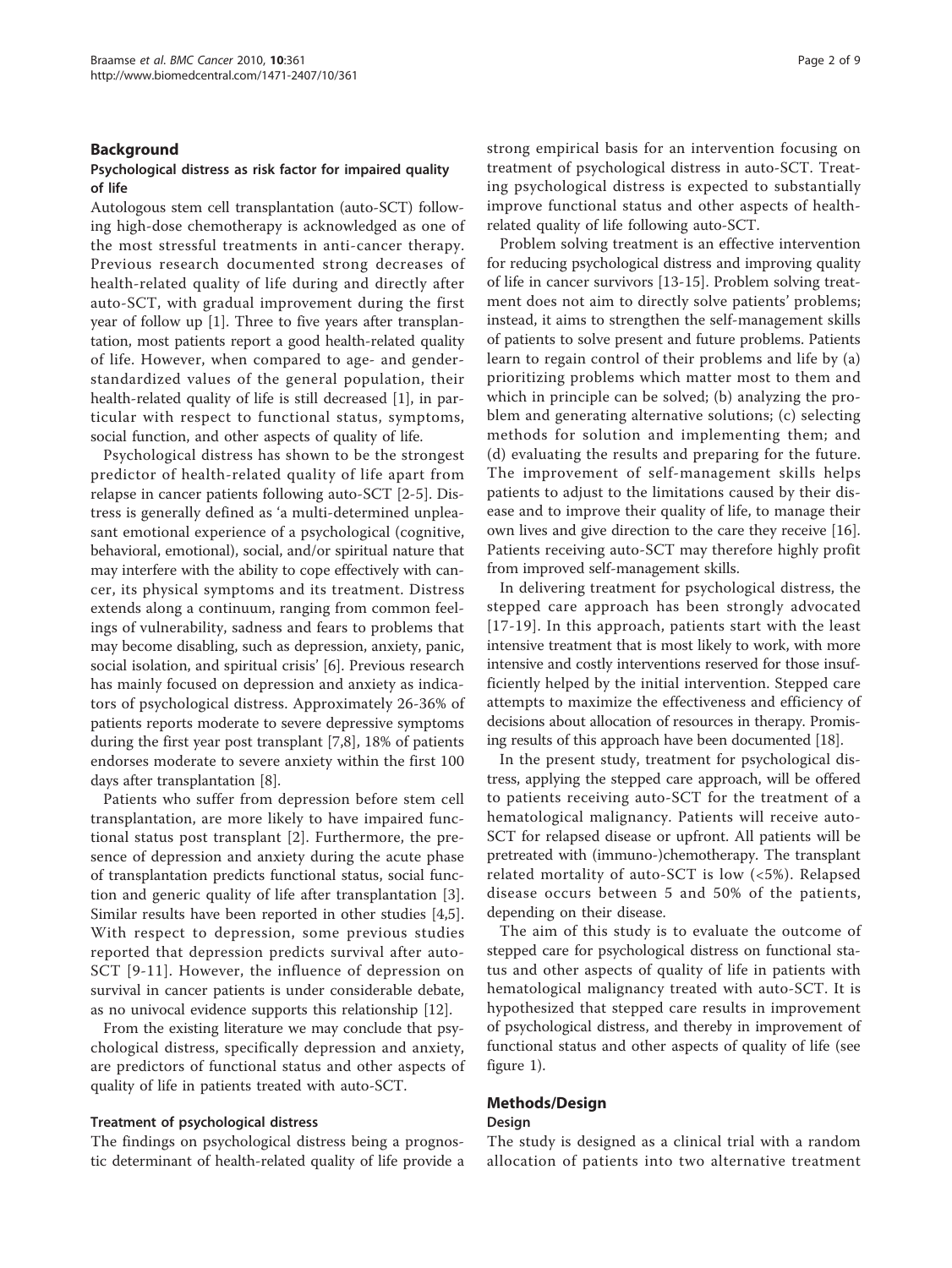<span id="page-2-0"></span>

arms: stepped care and care as usual. Patients treated with auto-SCT are randomized immediately pre-transplant (T0). Stepped care and care as usual are initiated after a 6 weeks buffer period, allowing for initial recovery post-transplant. At 13 weeks (T13), 30 weeks (T30) and 42 weeks (T42) post-transplant, outcome is evaluated. The design is illustrated in figure [2.](#page-3-0)

#### Setting and study sample

This will be a multicenter study in one of the large Dutch university hospitals and a Dutch teaching hospital. Inclusion criteria:(a) patients with hematological malignancy (multiple myeloma, (non-)Hodgkin lymphoma, acute myeloid leukemia, or acute lymphoid leukemia) treated with auto-SCT after (immuno-)chemotherapy; and (b) life expectation >3 months. Exclusion criteria: (c) age <18 or >65 years (65 years is included); (d) insufficient command of the Dutch language to complete questionnaires; or, if so: no support by family or professional interpreters; (e) contraindication for the stepped care approach; (f) no informed consent.

#### Randomization and blinding

To allocate patients to either stepped care or to care as usual, permutated-blocked randomization with stratification for study center (university hospital versus teaching hospital) and for diagnosis (multiple myeloma, (non-) Hodgkin lymphoma, or acute (myeloid or lymphoid) leukemia) made up by a random digit generator is used. When patients have completed the baseline-questionnaire (T0), allocation will be performed by an independent researcher (BM), who is not in contact with the patients and keeps the randomization list in secure and confidential custody. He gives the patient a unique randomization number. The allocation will be sent by email to the investigator (AMJB), who informs the patient. The clinicians involved in the stepped care program will be informed of the allocation by AMJB only after screening for psychological distress at T13, and only if the patient meets the criterion for psychological distress after completion of the Internet based self-help program, resulting in further treatment being offered.

Due to the nature of the intervention, neither patients nor health care providers can be blinded to the intervention. However, randomization, scoring of outcome variables, and statistical analysis will be performed blindly.

#### Interventions

#### I. Protocol stepped care

The key-elements of the protocol for stepped care are described below.

#### Step 1: Internet-based self-help program

The Dutch website "Alles onder controle" ["Everything under control"] is used, adjusted for patients with hematological malignancy receiving auto-SCT [http://www.](http://www.allesond�ercontrole.nu/sct) [allesondercontrole.nu/sct.](http://www.allesond�ercontrole.nu/sct) "Everything under control" is a brief, web based intervention for problem-solving (which is based on self-examination therapy). Both international and national research has shown that this intervention is effective in treating psychological distress [[20](#page-7-0),[21](#page-8-0)]. The intervention applies the principles of problem-solving therapy, which proved to be effective in several randomized controlled studies [\[22](#page-8-0)]. There is also evidence from a growing number of trials showing that psychological treatments can be effectively delivered over the Internet. A recent meta-analysis found that the effects of Internetbased treatments for depression and anxiety disorders are as large as those of face-to-face treatments [[23](#page-8-0)].

The intervention "Everything under control" takes approximately five weeks in total. In that period, respondents describe what they think is important in their lives, make a list of their problems and concerns, and divide these into three categories: important and solvable problems (these are solved through a six-step procedure of problem-solving); unimportant problems (problems that are not related to what is important in their lives); and important but unsolvable problems (such as losing someone through death). For the important and solvable problems, the respondent analyzes the problem and generates alternative solutions; selects and implements the chosen solution; and evaluates the results and prepares for the future. For the important but unsolvable problems, the respondent makes a plan on how to cope with them.

Coaching will be given by one of the researchers (AMJB). The coaching consists of brief, weekly contacts by e-mail, which take about 10 to 15 minutes per week. The total coaching time is 1 to 1,5 hours per respondent. The coaching is not aimed at developing a patienttherapist relationship but is only meant to give support in working through the self-help method.

The intervention "Everything under control" is available in a booklet for those patients who do not have access to the Internet or who prefer the booklet over the web based therapy. The content of the booklet is similar to the web based intervention. Coaching will be via telephone or e-mail.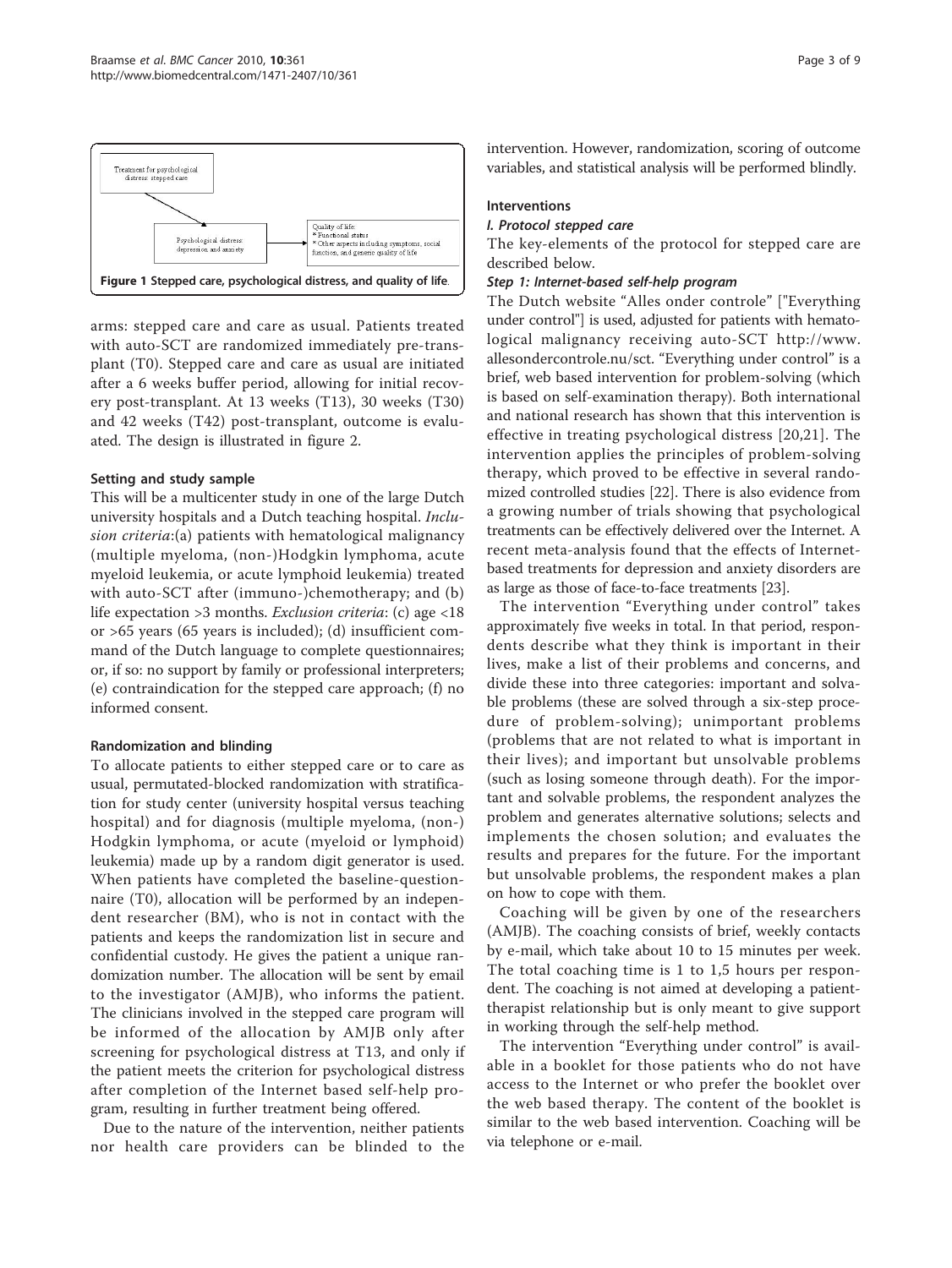The intervention "Everything under control" is offered to all patients in the experimental treatment arm: most patients are expected to suffer from psychological distress during the acute phase of the transplant [[8](#page-7-0),[24\]](#page-8-0). The self-help intervention is offered as pro-active support in coping with this psychological distress.

# Diagnostic evaluation, standardized interview, and problem analysis

After completing the Internet-based self-help program, all patients are screened for psychological distress. In order to cover the entire range of mood states associated with psychological distress, three instruments will be used measuring symptoms of psychological distress. These instruments are the Patient Health Questionnaire (PHQ-9), the Hospital Anxiety and Depression Scale (HADS), and the State-Trait Anxiety Scale: state version (STAI-state). For details on the measurement instruments, see section 'Assessment' below.

Psychological distress is defined as a score ≥10 on the PHQ-9, or ≥8 on the HADS (anxiety), or ≥8 on the

<span id="page-3-0"></span>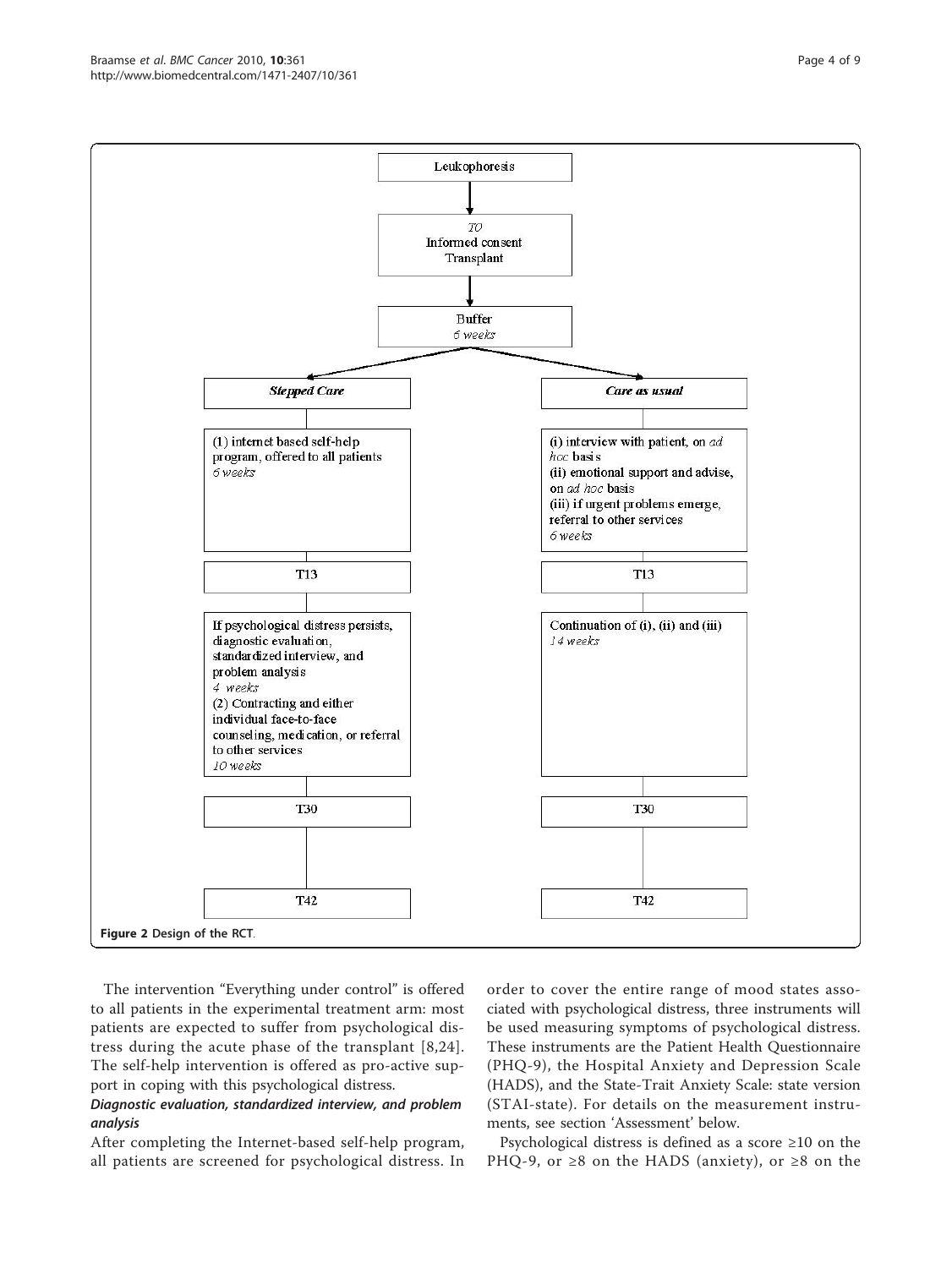HADS (depression), or ≥40 on the STAI (state) (adapted from Lee [\[8](#page-7-0)]).

# Step 2: Contracting, individual face-to-face counseling, medication, or referral to other services

Patients meeting the criterion for psychological distress after completion of the Internet-based self-help program are offered further treatment. It is expected that approximately 50% of the patients will meet this criterion [[8\]](#page-7-0).

A collaborative team consisting of consultant psychiatrist, consultant psychiatric nurse, nurse practitioner (department of hematology), hematologist and patient is formed. The team evaluates the patient's need for treatment and develops the treatment plan. The nurse practitioner coordinates the team efforts, the development of the treatment plan and the execution of it. The team meets to develop tentative treatment options and to evaluate outcome of treatment.

Diagnostic evaluation is made by the consultant psychiatrist. The anxiety and depression modules of the Composite International Diagnostic Interview (CIDI) are administered for the classification of symptoms [\[25\]](#page-8-0). Additionally a standardized interview is held by the consultant psychiatric nurse, assessing the impact of distress on quality of life and the need for treatment. For this purpose, the Camberwell Assessment of Need (CAN) is used, measuring met and unmet needs on 22 domains of living [[26](#page-8-0)]. The nurse practitioner and the consultant psychiatric nurse score case complexity and resulting care needs, using the Intermed [[27,28\]](#page-8-0). Results of the diagnostic evaluation, standardized interview and scoring of case complexity are used by the collaborative team to analyze the existent problems, to evaluate the need for treatment and to develop tentative treatment options. The diagnostic evaluation, standardized interview and problem analysis are performed in a maximum of 4 weeks.

When treatment options have been developed, the patient is invited for an appointment with the consultant psychiatric nurse. In this meeting, the results of the problem identification and analysis are presented, personalized goals are identified and the patient is offered a choice between several treatment options (see below). The patient and consultant psychiatric nurse decide on the treatment, which matches the patient's problems, needs and preferences (contracting). The shared decision is written down in the personalized treatment plan: the treatment plan specifies identified problems, need for care, personalized goals, tailored treatment, and times for evaluation. The patient receives a copy of the personalized treatment plan and is invited to use the plan in staying focused on the personalized goals.

The following treatment options are available:

A) Individual face-to-face counseling Face-to-face counseling is provided by the consultant psychiatric nurse, with the individual treatment plan serving as a

guide. The treatment consists of problem solving treatment (see above), with a maximum of six sessions. The consultant psychiatric nurses have been thoroughly trained in problem solving treatment, and will follow a manual in delivering treatment [\[29](#page-8-0),[30\]](#page-8-0). If indicated, the partner will be involved in counseling. This decision will be made by the collaborative team.

B) Medication Medication is prescribed by the consultant psychiatrist as needed. Suggested medication includes, among others, SSRI's and benzodiazepines. Occasionally, antipsychotics or mood stabilizers may be needed.

C) Referral If an indication exists, the team refers the patient to health care or social services, e.g. physiotherapy, social work, or psychotherapy.

Step 2 including contracting and implementation of treatment options lasts for a maximum of 10 weeks.

#### II. Protocol care as usual

Care as usual consists of the following elements: If the patient brings up any problem, the hematologist interviews the patient (on an ad hoc basis, no formal screening for distress). During regular visits to the department of Hematology, hematologists and nurses provide emotional support and advise patients on how to cope with impairments of quality of life, on an ad hoc basis. If urgent problems emerge, the patient is referred to other services.

#### III. Contrast between interventions

A marked contrast between stepped care and care as usual exists. Key elements of the contrast include:

- Internet-based self-help program, based on the principles of problem solving therapy versus no selfhelp program.

- Formal screening for psychological distress versus ad hoc interview if a patient brings up any problems. - Collaborative team (consultant psychiatrist, consultant psychiatric nurse, nurse practitioner, hematologist and patient) coordinated by nurse practitioner versus ad hoc care delivered by hematologist and nurse.

- Diagnostic evaluation (consultant psychiatrist), standardized interview assessing psychological distress (consultant psychiatric nurse) and problem analysis versus non-standardized interview performed by hematologist and nurse.

- Contracting versus no contracting.

- Individual face-to-face counseling, medication, or planned referral to other services versus support, advice, and referral to other services on ad hoc basis.

#### Assessment

Assessments are made at baseline, 13 weeks, 30 weeks and 42 weeks post transplant.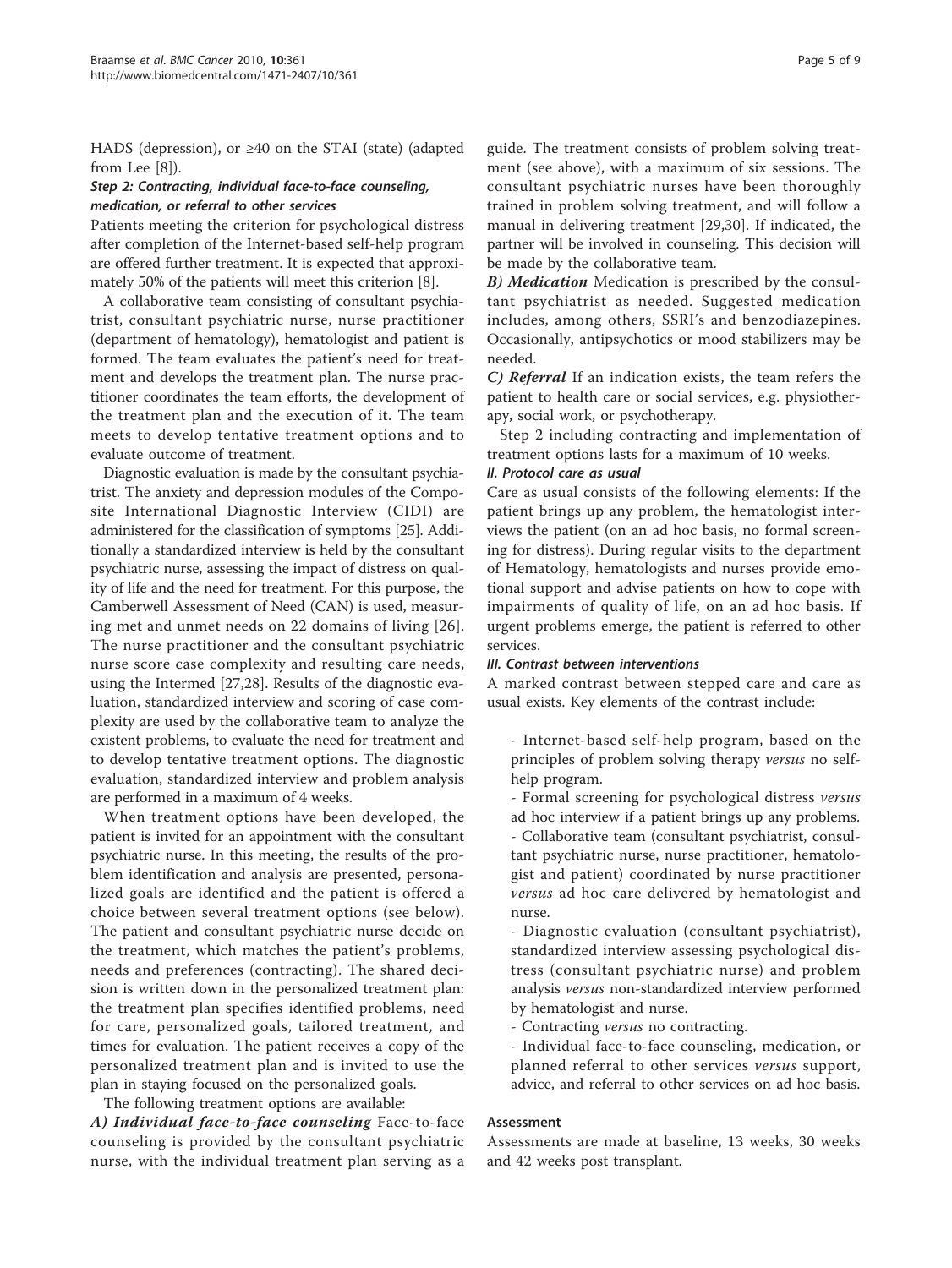#### Sociodemographic data

The following sociodemographic data are collected: age, gender, social status, employment, and Dutch vs. non-Dutch origin.

#### Medical-somatic data

Collected medical-somatic data are: diagnosis, time from diagnosis to auto-SCT, cancer treatment (pre-treatment, relapse vs. first line treatment), proceeding to allogeneic SCT within six months after auto-SCT (only in multiple myeloma group), hematological recovery data, number of platelet transfusions and packed cell transfusions, and survival/relapsed disease with concomitant second/third line treatment/death.

# Main outcome variables

Psychological distress is measured by the Hospital Anxiety and Depression Scale (HADS). The HADS consists of 14 questions. There are two subscales assessing anxiety and depression, respectively. The two scales can be combined into one scale assessing psychological distress. The HADS does not contain items which might also be symptoms of physical illness (such as loss of appetite) [[31-33](#page-8-0)]. This instrument has shown to be reliable, valid, and responsive, and has been widely used in research on cancer patients (e.g. [[24](#page-8-0)]).

Quality of life (primary outcome: physical role function) is measured by the European Organisation for Research and Treatment of Cancer - Quality of Life Questionnaire - C30 (EORTC-QLQ-C30) version 3.0. The EORTC Quality of Life Questionnaire is an integrated system for assessing the health-related quality of life of cancer patients. The core questionnaire incorporates five functional scales (physical, role, cognitive, emotional, and social), three symptom scales (fatigue, pain, and nausea and vomiting), a global health status and quality of life scale, and a number of single items assessing additional symptoms commonly reported by cancer patients (dyspnea, loss of appetite, insomnia, constipation and diarrhea) and perceived financial impact of the disease. The instrument has been shown to be valid, reliable, and responsive to change [[34\]](#page-8-0).

# Secondary outcomes

As secondary outcome variables, depression and anxiety are assessed by the Patient Health Questionnaire (PHQ-9) (depression) [\[35](#page-8-0)] and the State-Trait Anxiety Scale: state version (STAI-state) (anxiety) [[36](#page-8-0)]. To measure healthrelated quality of life, the Medical Outcomes Study (MOS) 36-item Short Form Survey (SF-36) is used [[37\]](#page-8-0). Other questionnaires are the Dutch General Self-efficacy Scale (DGSS) for measuring the belief of patients in their ability to function independently [[38](#page-8-0)], the Social Problem Solving Skills-Revised (SPSI-R) to assess problem solving skills [[39\]](#page-8-0), and the Social Support List to measure the interactions and discrepancies that people experience in receiving social support from their direct environment [\[25](#page-8-0)]. At 42 weeks, patients' evaluation of care is assessed with the 'GGZ-thermometer', i.e. a Dutch instrument to measure patients' satisfaction with provided health care and with the quality of health care services [[40\]](#page-8-0). The validity and reliability of these instruments have been described elsewhere [[35,36,38](#page-8-0)-[44](#page-8-0)].

#### Diagnostic evaluation and problem analysis

The evaluation of the patient's need for treatment prior to step 2 is made with the following instruments. Diagnostic evaluation is established with the anxiety and depression modules of the Composite International Diagnostic Interview (CIDI) [[25](#page-8-0)]. The CIDI classifies diagnoses according to DSM-IV criteria [[45](#page-8-0)]. For the assessment of care needs, two instruments are used: the Intermed [[27](#page-8-0),[28\]](#page-8-0) for assessing case complexity and resulting care needs, and the Camberwell Assessment of Need (CAN) [\[26](#page-8-0)] for detecting (un)fulfilled health and social needs in people with mental illness.

# Process of care

A checklist is used to collect data on process of care: number of visits to an outpatient clinic, number of (re-) admissions, length of stay, second/third line treatment, content of stepped care (step 1 and step 2), and cointerventions (somatic and psychological treatment). This checklist was developed specifically for the trial.

# Statistical analysis

Primary outcomes are psychological distress as measured with the HADS and physical role function as measured with the EORTC-QLQ-C30. These primary outcomes reflect the central hypothesis of the study: stepped care is hypothesized to result in improvement in psychological distress, and thereby in improvement of functional status (see figure [1\)](#page-2-0). Secondary outcome measures include: other measures of psychological distress; other aspects of quality of life; cognitions and coping.

Data are analyzed according to the intention to treatprinciple. In a secondary analysis, a per protocol analysis will be performed. Baseline comparability of the experimental and control group is evaluated with descriptive statistics. The difference in outcome between stepped care and care as usual is evaluated by means of (mixed model) analysis of covariance. The randomization strata (hospital and diagnosis) will be included as covariates. In addition, a group\*time-interaction term will be entered into the model to test for a difference in treatment effect over time. In analyzing a specific outcome variable, the baseline score of that variable is used as covariate.

If shown to be effective, we will explore whether patient characteristics (diagnosis, psychological distress, aspects of quality of life, cognition, coping, social support, and case complexity) moderate outcome of stepped care, using analyses of interaction between patient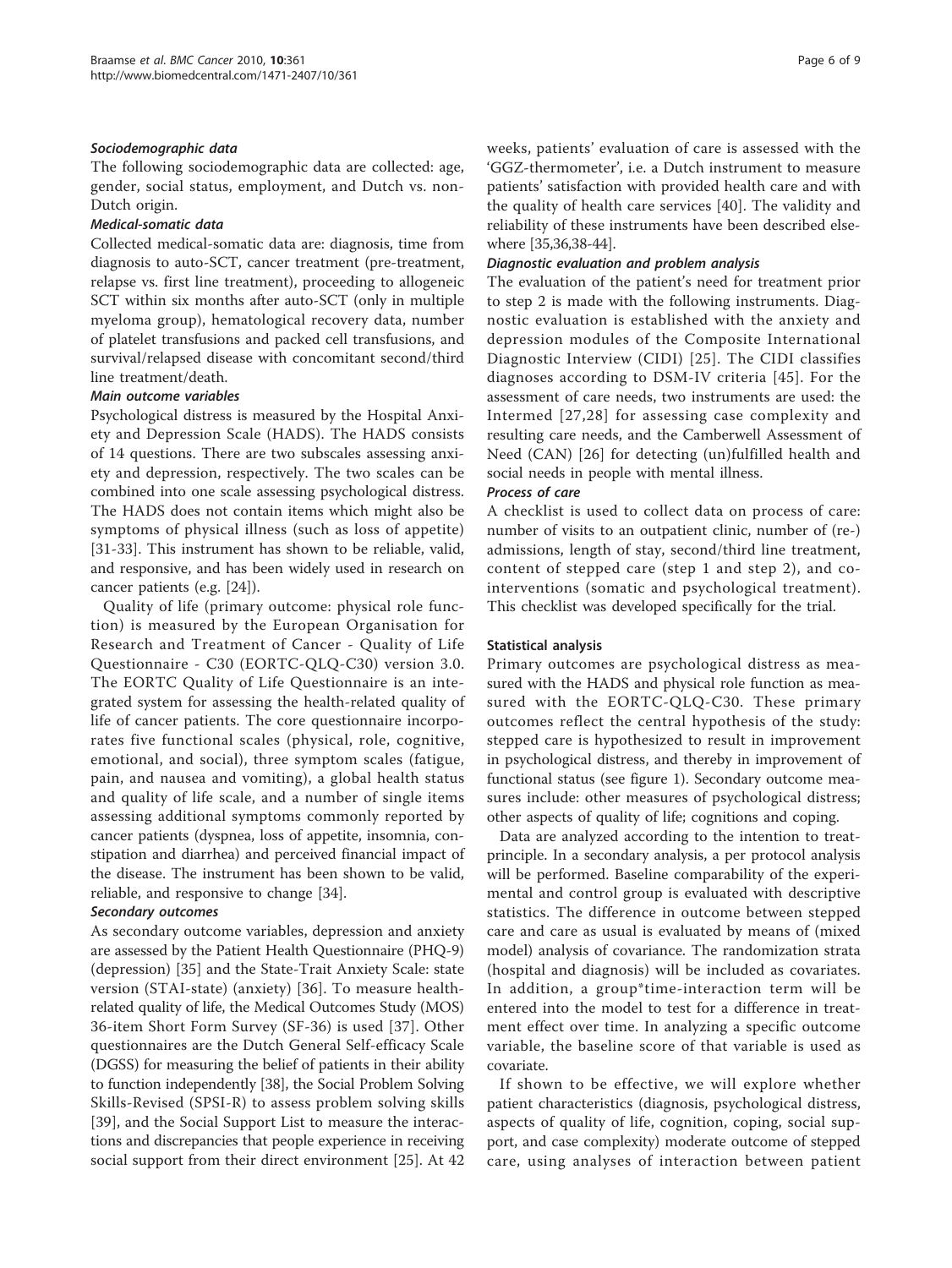characteristics and treatment (stepped care vs. care as usual). Furthermore, we will explore which changes mediate outcome, by analyzing whether (a) change in psychological distress, (b) change in cognition, or (c) characteristics of the process of care mediate the outcome of stepped care, using the Baron and Kenny approach towards mediation and the Sobel test.

Both the analysis of moderating factors and the analysis of mediating factors is explorative in nature. This study is powered to answer the primary research question, i.e. the outcome of stepped care for psychological distress on functional status.

#### Sample size

The power calculation concerns the comparison at T30 compared to T0 between the two groups (stepped care vs. care as usual). A recent meta-analysis on problem solving therapy for mental and physical health problems has documented an effect size of  $d = 0.54$ , compared to treatment as usual (compared to waiting list or no treatment, the effect size was  $d = 1.37$ ; compared to attention placebo, the effect size was  $d = 0.54$ ). Setting  $d =$ 0.5, alpha =  $0.05$  (two tail), beta = 0.80, the required sample size is  $2 \times 64 = 128$  patients

A second power calculation was made concerning the difference in treatment effect over time (T0, T13, T30, and T42). Setting the within-subject correlation coefficient (rho) at 0.5, the required sample size following from this calculation is  $2 \times 42 = 84$  patients.

The exclusion rate is estimated at 30% (primarily due to no informed consent). A detailed analysis of historical data has shown that the loss due to inclusion in other studies and mortality is 20%. The drop out rate is estimated at 20%. Consequently, 286 patients need to be invited for the study. On an annual basis, 80 autologous transplants are expected. Therefore, the inclusion period is 43 months.

# **Discussion**

This study design has several innovative characteristics. As to our knowledge, this is the first study in which the outcome of an intervention for psychological distress in patients with hematological malignancy treated with auto-SCT is evaluated in a randomized controlled protocol. Auto-SCT following high dose chemotherapy is a stressful treatment, leading to high levels of psychological distress [[1\]](#page-7-0). Psychological follow up for patients treated with auto-SCT is in general not being systematically pursued; emotional support, advising on coping problems, and referring to other services usually occur on an ad hoc basis. To improve the quality of care and in order to reach more patients suffering from psychological distress following intensive hematological cancer treatment, it is essential to systematize and extend the follow up care.

The intervention in our study has been developed to improve patients' self-management and has been tailored to the needs of our specific patient group. Selfmanagement is intended to help patients adjust to their condition and to improve their quality of life. The aims are to give patients control over their life and to obtain a proactive attitude in the patient [[16\]](#page-7-0). Patients who are treated with auto-SCT for hematological malignancy, could therefore highly profit from improved selfmanagement.

Furthermore, since psychological distress is a predictor of functional status in patients with hematological malignancy treated with auto-SCT [[2-5\]](#page-7-0), it is expected that the intervention will result in improvement of functional status if the intervention is successful in reducing psychological distress. The study is powered to evaluate the effect of the intervention on both psychological distress and functional status. Because (immuno-)chemotherapy and SCT have a strong impact on functional status, improved functional status as a consequence of reduced psychological distress would be a highly desirable outcome.

A third innovative characteristic of the present study is that the intervention aims at efficiency both in efforts and costs. This is reflected in the choice for a stepped care program, in which patients start with the least intensive treatment that is most likely to work, with more intensive and costly interventions reserved for those insufficiently helped by the initial self-help intervention. It is expected that most patients will be sufficiently helped by the Internet-based treatment, offered in step 1 [\[8](#page-7-0)]. Since there is minimal therapist contact, the therapist-time is being extremely reduced, the costs are low and there is no need for a waiting list [[46\]](#page-8-0). Patients can systematically work on their self-management skills at any place and time they prefer.

Some patients will need more help than the Internetbased self-help program can offer them and will therefore enter step 2. A strength of this stage of the program is the multidisciplinary approach with a clear distribution of tasks and the nurse accomplishing a coordinating role. Multiple professional disciplines are brought together to treat the patients in the aftermath of disease. The collaborative team will evaluate the patients' need for treatment from various perspectives and subsequently develop the treatment plan. This collaboration of the various disciplines is coordinated by a nurse practitioner. Consequently, the professionals have the opportunity to deliver care efficacious and efficiently, and patients are assured of tailored care.

In the implementation of the stepped care program, nurses take up a central role. Especially during the phase of diagnostic evaluation and problem analysis, and during step 2, the nurse's contribution to treatment and care is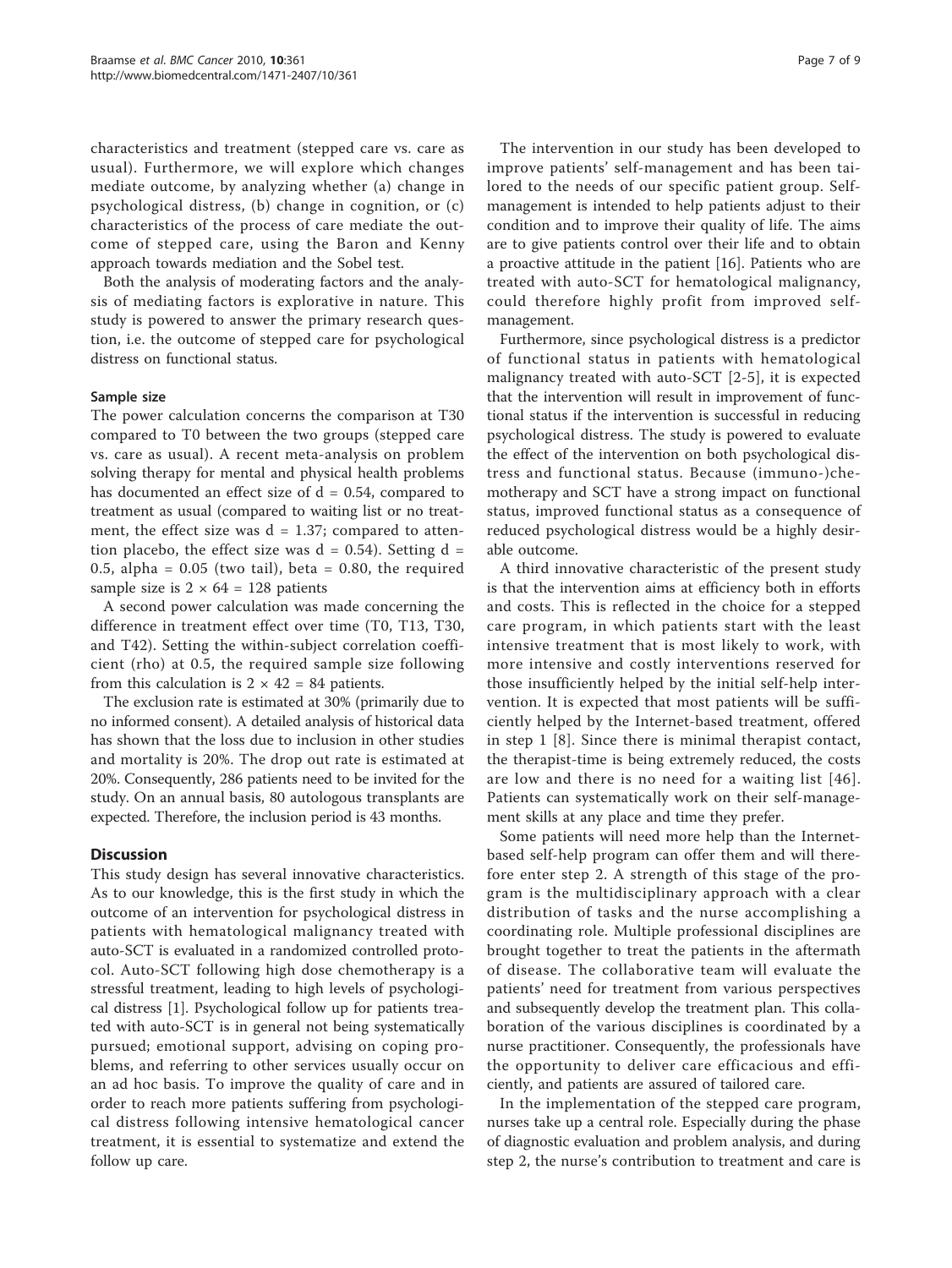<span id="page-7-0"></span>essential. The nurse not only coordinates the collaborative team efforts, the development of the treatment plan, and the execution of it, but also assesses patients' case complexity and resulting care needs. Furthermore, the problem solving treatment sessions during step 2 are provided by a consultant psychiatric nurse.

The study also has some limitations that have to be taken into account. It could be that the most vulnerable patients will drop out of the experimental group because of difficulties completing the intervention program. This could reflect selective drop-out and lead to differences between the experimental and control group, because participants in the control group do not have to adhere to an intervention program, but only have to complete questionnaires. The data will be analyzed according to the intention to treat-principle. As a result, we will estimate the effects of allocating an intervention in practice, and not the effects in the subgroup of participants who adhere to the program. During the study, the drop out and (non-)compliance will be monitored. In a secondary analysis, patients completing treatment will be analyzed (per protocol analysis): this will allow us to estimate the effect of the intervention as such. Another limitation could be the length of the recruitment period. Given the long recruitment period, changes in medical treatment cannot be excluded. This may have impact on the intervention, although it is expected that patients in the intervention group and the control group will be affected in the same way.

If our trial shows a successful outcome, the intervention will be available for use in clinical practice. Results of this study will be available in 2014.

#### Ethical considerations

The study protocol has been approved by the Medical Ethical Committee of VU University Medical Center, Amsterdam, the Netherlands. All patients gave written informed consent.

#### Acknowledgements

#### Funding

The study is funded by VU University Medical Center, Amsterdam, the Netherlands, and Inholland University, Research Group Mental Health Nursing, Amsterdam, the Netherlands.

#### Author details

<sup>1</sup>Department of Psychiatry and EMGO Institute for Health and Care Research, VU University Medical Center, Amsterdam, the Netherlands. <sup>2</sup>Inholland University, Research Group Mental Health Nursing, Amsterdam, the Netherlands. <sup>3</sup>Department of Hematology, VU University Medical Center, Amsterdam, the Netherlands. <sup>4</sup>Department of Clinical Psychology, FPP, EMGO Institute for Health and Care Research, VU University, Amsterdam, the Netherlands.

#### Authors' contributions

JD, BM, OV, ATFB, PC, AB, PO, CE and AMJB contributed to the design of the study. The study is being coordinated by JD and BM. The present manuscript was drafted by AMJB, BM, and JD. All authors contributed to

critical revision of the manuscript for important intellectual content. All authors read and approved the final manuscript.

#### Competing interests

The authors declare that they have no competing interests.

Received: 3 December 2009 Accepted: 7 July 2010 Published: 7 July 2010

#### References

- 1. Hjermstad MJ, Knobel H, Brinch L, Fayers PM, Loge JH, Holte H, et al: [A](http://www.ncbi.nlm.nih.gov/pubmed/15170167?dopt=Abstract) [prospective study of health-related quality of life, fatigue, anxiety and](http://www.ncbi.nlm.nih.gov/pubmed/15170167?dopt=Abstract) [depression 3-5 years after stem cell transplantation.](http://www.ncbi.nlm.nih.gov/pubmed/15170167?dopt=Abstract) Bone Marrow Transplant 2004, 34(3):257-66.
- 2. Syrjala KL, Langer SL, Abrams JR, Storer B, Sanders JE, Flowers MED, et al: [Recovery and long-term function after hematopoietic cell](http://www.ncbi.nlm.nih.gov/pubmed/15150205?dopt=Abstract) [transplantation for leukemia or lymphoma.](http://www.ncbi.nlm.nih.gov/pubmed/15150205?dopt=Abstract) JAMA 2004, 291(19):2335-43.
- 3. Felder-Puig R, di Gallo A, Waldenmair M, Norden P, Winter A, Gadner H, et al: [Health-related quality of life of pediatric patients receiving allogeneic](http://www.ncbi.nlm.nih.gov/pubmed/16820782?dopt=Abstract) [stem cell or bone marrow transplantation: results of a longitudinal, multi](http://www.ncbi.nlm.nih.gov/pubmed/16820782?dopt=Abstract)[center study.](http://www.ncbi.nlm.nih.gov/pubmed/16820782?dopt=Abstract) Bone Marrow Transplant 2006, 38(2):119-26.
- 4. Andorsky DJ, Loberiza FR, Lee SJ: [Pre-transplantation physical and mental](http://www.ncbi.nlm.nih.gov/pubmed/16532014?dopt=Abstract) [functioning is strongly associated with self-reported recovery from stem](http://www.ncbi.nlm.nih.gov/pubmed/16532014?dopt=Abstract) [cell transplantation.](http://www.ncbi.nlm.nih.gov/pubmed/16532014?dopt=Abstract) Bone Marrow Transplant 2006, 37(9):889-95.
- 5. Goetzmann L, Klaghofer R, Wagner-Huber R, Halter J, Boehler A, Muellhaupt B, et al: [Psychosocial vulnerability predicts psychosocial](http://www.ncbi.nlm.nih.gov/pubmed/17188126?dopt=Abstract) [outcome after an organ transplant: results of a prospective study with](http://www.ncbi.nlm.nih.gov/pubmed/17188126?dopt=Abstract) [lung, liver, and bone-marrow patients.](http://www.ncbi.nlm.nih.gov/pubmed/17188126?dopt=Abstract) J Psychosom Res 2007, 62(1):93-100.
- 6. National Comprehensive Cancer Network I. Practice Guidelines in Oncology: Distress Management. Version 1. National Comprehensive Cancer Network, Inc 2002.
- Chang G, Orav EJ, McNamara TK, Tong MY, Antin JH: [Psychosocial function](http://www.ncbi.nlm.nih.gov/pubmed/15765819?dopt=Abstract) [after hematopoietic stem cell transplantation.](http://www.ncbi.nlm.nih.gov/pubmed/15765819?dopt=Abstract) Psychosomatics 2005, 46(1):34-40.
- 8. Lee SJ, Loberiza FR, Antin JH, Kirkpatrick T, Prokop L, Alyea EP, et al: [Routine](http://www.ncbi.nlm.nih.gov/pubmed/15502851?dopt=Abstract) [screening for psychosocial distress following hematopoietic stem cell](http://www.ncbi.nlm.nih.gov/pubmed/15502851?dopt=Abstract) [transplantation.](http://www.ncbi.nlm.nih.gov/pubmed/15502851?dopt=Abstract) Bone Marrow Transplant 2005, 35(1):77-83.
- 9. Loberiza FRJ, Rizzo JD, Bredeson CN, Antin JH, Horowitz MM, Weeks JC, et al: [Association of depressive syndrome and early deaths among](http://www.ncbi.nlm.nih.gov/pubmed/11956273?dopt=Abstract) [patients after stem-cell transplantation for malignant diseases.](http://www.ncbi.nlm.nih.gov/pubmed/11956273?dopt=Abstract) J Clin Oncol 2002, 20(8):2118-26.
- 10. Prieto JM, Atala J, Blanch J, Carreras E, Rovira M, Cirera E, et al: [Role of](http://www.ncbi.nlm.nih.gov/pubmed/16087949?dopt=Abstract) [depression as a predictor of mortality among cancer patients after](http://www.ncbi.nlm.nih.gov/pubmed/16087949?dopt=Abstract) [stem-cell transplantation.](http://www.ncbi.nlm.nih.gov/pubmed/16087949?dopt=Abstract) J Clin Oncol 2005, 23(25):6063-71
- 11. Lee SJ, Loberiza FR, Rizzo JD, Soiffer RJ, Antin JH, Weeks JC: [Optimistic](http://www.ncbi.nlm.nih.gov/pubmed/12813447?dopt=Abstract) [expectations and survival after hematopoietic stem cell transplantation.](http://www.ncbi.nlm.nih.gov/pubmed/12813447?dopt=Abstract) Biol Blood Marrow Transplant 2003, 9(6):389-96.
- 12. Garssen B: [Psychological factors and cancer development: evidence after](http://www.ncbi.nlm.nih.gov/pubmed/15245834?dopt=Abstract) [30 years of research.](http://www.ncbi.nlm.nih.gov/pubmed/15245834?dopt=Abstract) Clin Psychol Rev 2004, 24(3):315-38.
- 13. Osborn RL, Demoncada AC, Feuerstein M: [Psychosocial interventions for](http://www.ncbi.nlm.nih.gov/pubmed/16927576?dopt=Abstract) [depression, anxiety, and quality of life in cancer survivors: meta](http://www.ncbi.nlm.nih.gov/pubmed/16927576?dopt=Abstract)[analyses.](http://www.ncbi.nlm.nih.gov/pubmed/16927576?dopt=Abstract) Int J Psychiatry Med 2006, 36(1):13-34.
- 14. Nezu AM, Nezu CM, Felgoise SH, McClure KS, Houts PS: [Project Genesis:](http://www.ncbi.nlm.nih.gov/pubmed/14622079?dopt=Abstract) [assessing the efficacy of problem-solving therapy for distressed adult](http://www.ncbi.nlm.nih.gov/pubmed/14622079?dopt=Abstract) [cancer patients.](http://www.ncbi.nlm.nih.gov/pubmed/14622079?dopt=Abstract) J Consult Clin Psychol 2003, 71(6):1036-48.
- 15. Malouff JM, Thorsteinsson EB, Schutte NS: [The efficacy of problem solving](http://www.ncbi.nlm.nih.gov/pubmed/16480801?dopt=Abstract) [therapy in reducing mental and physical health problems: a meta](http://www.ncbi.nlm.nih.gov/pubmed/16480801?dopt=Abstract)[analysis.](http://www.ncbi.nlm.nih.gov/pubmed/16480801?dopt=Abstract) Clin Psychol Rev 2007, 27(1):46-57.
- 16. Lorig KR, Holman H: [Self-management education: history, definition,](http://www.ncbi.nlm.nih.gov/pubmed/12867348?dopt=Abstract) [outcomes, and mechanisms.](http://www.ncbi.nlm.nih.gov/pubmed/12867348?dopt=Abstract) Ann Behav Med 2003, 26(1):1-7
- 17. Haaga DA: [Introduction to the special section on stepped care models in](http://www.ncbi.nlm.nih.gov/pubmed/10965628?dopt=Abstract) [psychotherapy.](http://www.ncbi.nlm.nih.gov/pubmed/10965628?dopt=Abstract) J Consult Clin Psychol 2000, 68(4):547-8.
- 18. Bower P, Gilbody S: [Stepped care in psychological therapies: access,](http://www.ncbi.nlm.nih.gov/pubmed/15630118?dopt=Abstract) [effectiveness and efficiency. Narrative literature review.](http://www.ncbi.nlm.nih.gov/pubmed/15630118?dopt=Abstract) Br J Psychiatry 2005, 186:11-7.
- 19. Bower P, Gilbody S: [Managing common mental health disorders in](http://www.ncbi.nlm.nih.gov/pubmed/15817554?dopt=Abstract) [primary care: conceptual models and evidence base.](http://www.ncbi.nlm.nih.gov/pubmed/15817554?dopt=Abstract) BMJ 2005, 330(7495):839-42.
- 20. Floyd M, Scogin F, Kendree-Smith NL, Floyd DL, Rokke PD: [Cognitive](http://www.ncbi.nlm.nih.gov/pubmed/14997954?dopt=Abstract) [therapy for depression: a comparison of individual psychotherapy and](http://www.ncbi.nlm.nih.gov/pubmed/14997954?dopt=Abstract) [bibliotherapy for depressed older adults.](http://www.ncbi.nlm.nih.gov/pubmed/14997954?dopt=Abstract) Behav Modif 2004, 28(2):297-318.